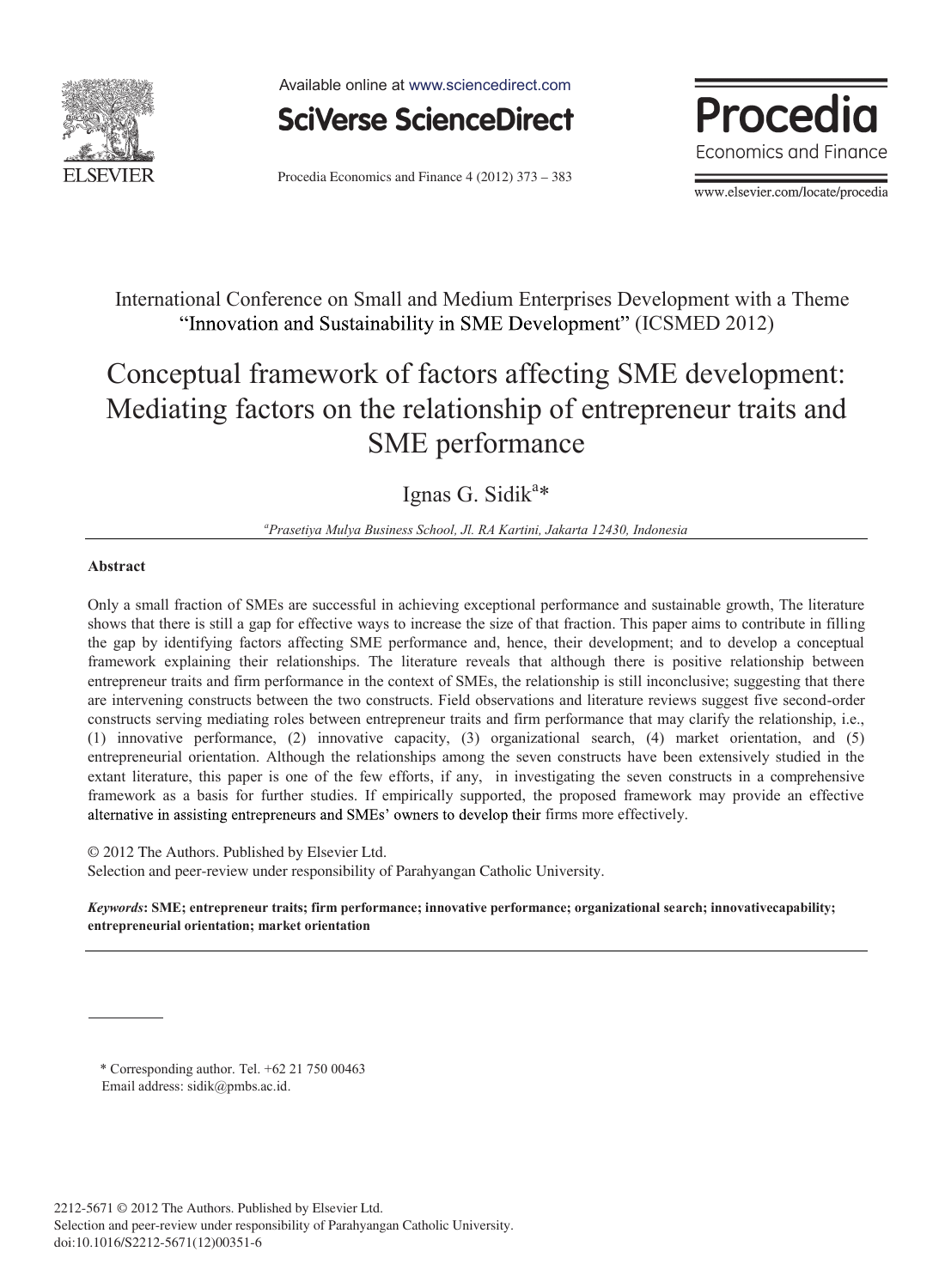## **1. Introduction**

By number, the majority of the SMEs population is the subsistence firms and small firms. Very few of those small firms can reach the medium size which, eventually, a portion of them have the potential to further develop into large firms depending upon the founders and the entrepreneurs of those firms (Nichter and Goldmark, 2009).

One of the main differences between SMEs and large organization is the dominance of the entrepreneurs or the owners in the SMEs' organization and management (Miller and Toulouse, 1986a, 1986b). Altough there is evidence that there is positive relationship between an SME's entrepreneur(s) -or owner(s)- and the firm performance, the constructs that play important roles between the two are not yet clarified.

The purpose of this paper is to identify some of the antecedents of SME performance that affect SMEs development, and to investigate the relationships among those antecedents. Therefore, this paper develops a conceptual framework for explaining the roles of mediating constructs between the entrepreneur and the SME performance.

Literature revealed five constructs that may mediate the relationship between entrepreneur traits and firm performance, i.e., entrepreneurial orientation, market orientation, organizational search, innovative capacity, and innovative performance. This paper's contribution is in integrating those constructs into a comprehensive conceptual framework to enable a better understanding of the "what's" and the "how's" in efforts for fostering SMEs growth and development.

The remainder of this paper will be organized as follows. First, a brief description of the conceptual framework will be introduced. Then, concise literature reviews of each of the seven constructs will be presented followed by relevant hypotheses. In total, eleven hypotheses on the relationships among those seven constructs will be generated. Finally, implications for further studies will be described.

#### **2. The proposed conceptual framework**

This framework is developed based on a broad literature review to identify constructs that are significant in explaining SMEs' performance. The literature review identifies five key constructs that may mediate the relationship between entrepreneur traits and firm performance, i.e., (1) entrepreneurial orientation, (2) market orientation, (3) organizational search, (4) innovative capacity, and (5) innovative performance. Although each of the seven constructs, as well as the relationships among some of those constructs, have been studied intensively in the extant literature, the proposed conceptual framework maybe one of the few, if any, efforts to consolidate those constructs in a single framework.

The proposed conceptual framework is shown in Fig. 1. The exogenous construct is the entrepreneurial traits while the ultimate endogenous construct is SMEs performance. All the other constructs are endogenous.

#### **3. Literature review and hypotheses development**

#### *3.1. Firm performance*

Firm performance (FP) is usually measured as financial and nonfinancial performance measures. Financial performance comprises of financial efficiency measures such as return on investment and return on equity, and profit measures such as return on sales and net profit margin (Li, Huang, and Tsai, 2010).

Nonfinancial measures include customer satisfaction, sales growth, employee's growth, and market share. Some of the nonfinancial mesures are end performance measures such as market share and share growth, while some of them may serve as leading indicators of end-result financial performance.